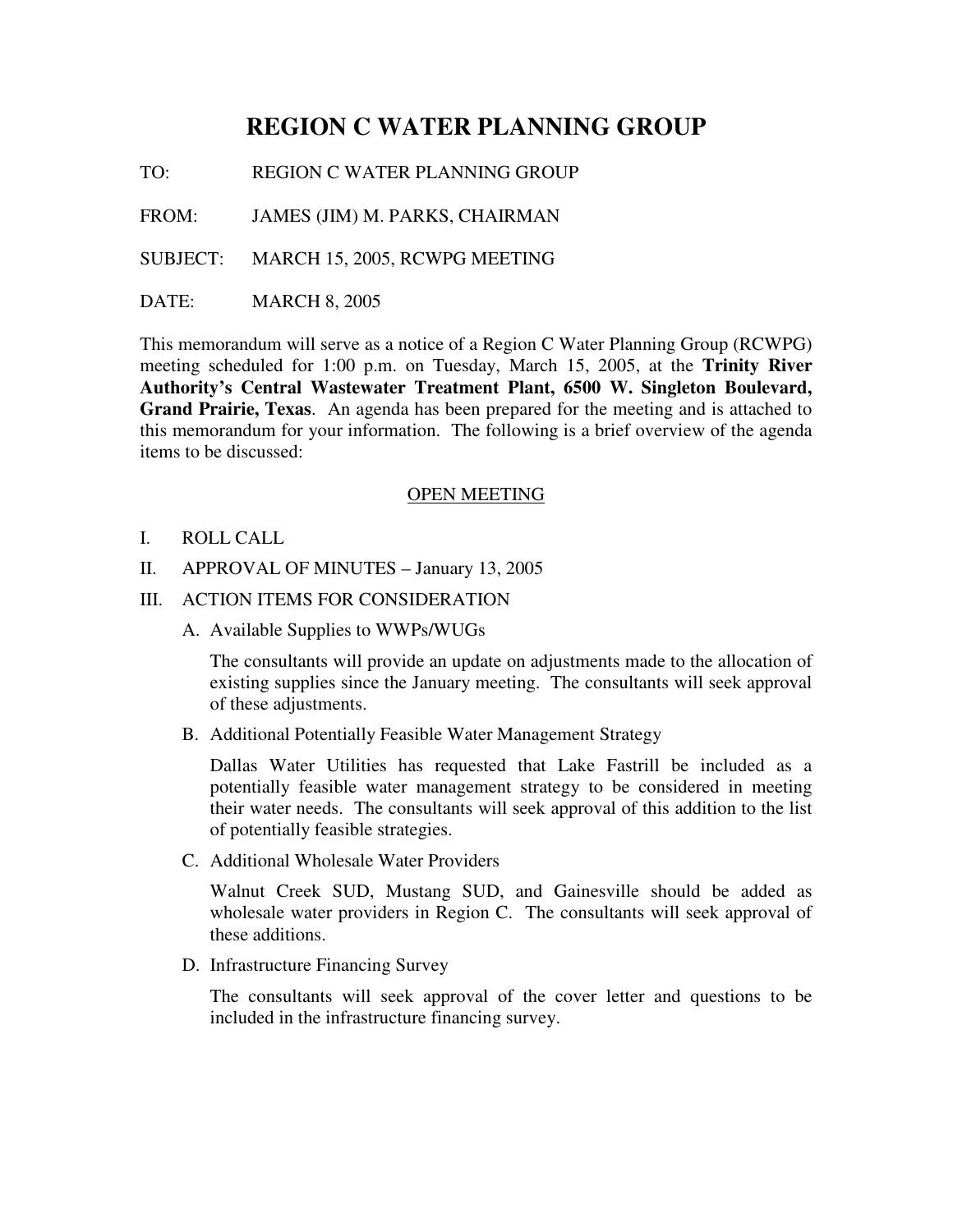## IV. DISCUSSION ITEMS

A. Water Conservation

Consultants will discuss conservation and drought management recommendations for Region C (Chapter 6). Consultants will present the four model water conservation plans.

B. Summary of Water Needs

The consultants will present a summary of the water needs resulting from the analysis of the currently available supply and projected water demands.

C. Feasible Water Management Strategies

The consultants will present information on the following topics as they relate to water management strategies:

- 1. Regional Supplies
- 2. County-by-County Suggested Water Management Strategies
- 3. Strategies for Wholesale Water Providers
- D. Report from Unique Stream Segment Committee

The Unique Stream Segments Committee will provide an update on their progress.

E. Report from Policy Topics Committee

The Policy Topics Committee will provide an update on their progress.

F. Communications

The consultants will provide an update on recent water-related publications. The consultants will present potential topics for the next newsletter.

G. Overall Status and Next Steps

The consultants will update the RCWPG on the overall status of the Region C plan and the steps they will be taking in the near future.

## V. OTHER DISCUSSION

- A. Updates from the Chair
- B. Report from Regional Liaisons
- C. Report from TWDB
- D. Confirm Date and Location of Next Meeting
- E. Other Discussion
- F. Acknowledgement of Guests/Comments
- VI. ADJOURNMENT

The following items are enclosed with this memorandum:

- 1. RCWPG Agenda March 15, 2005
- 2. RCWPG Minutes January 13, 2005